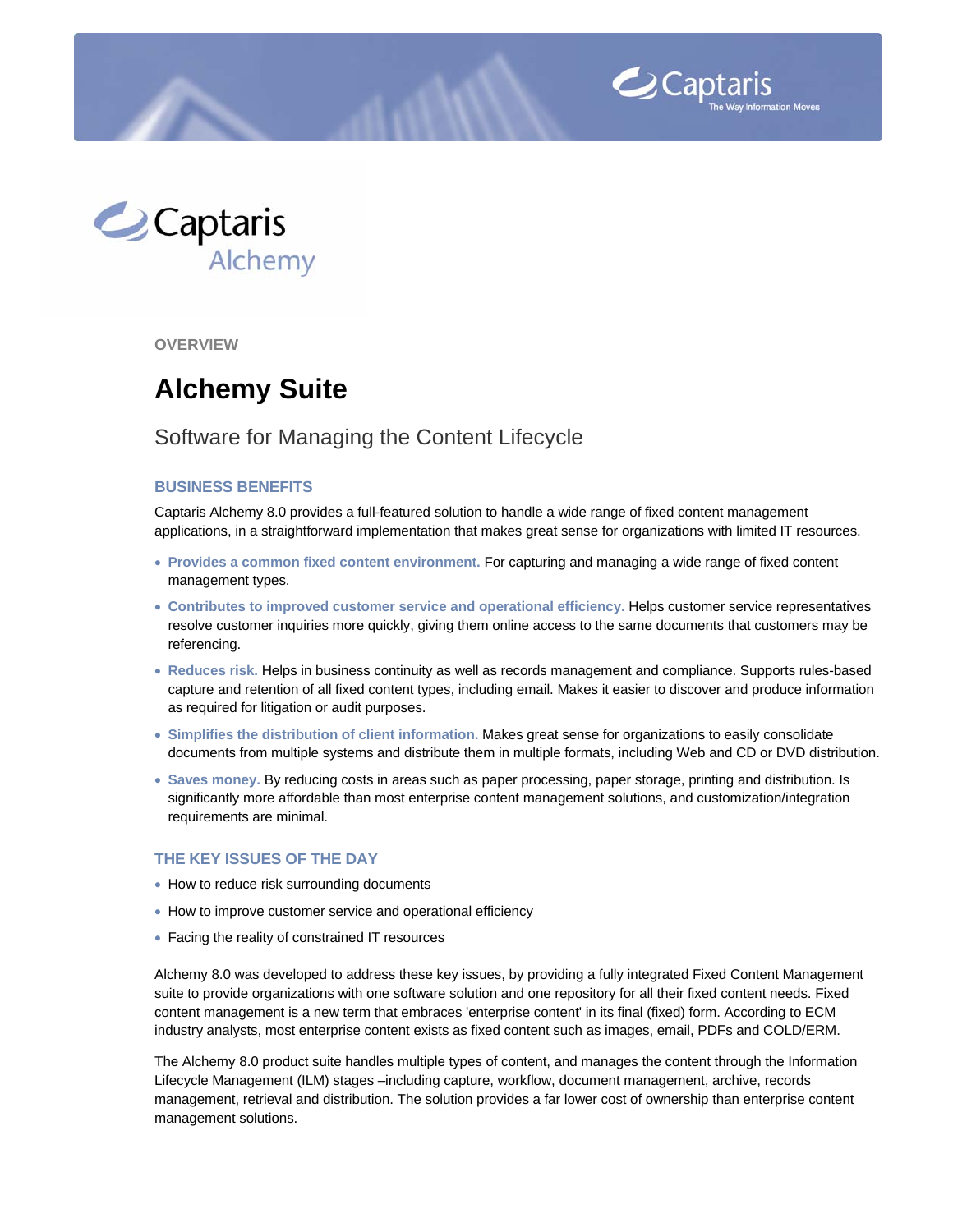### **FEATURES AT A GLANCE**

#### **Input Modules**

- Imaging scanning, OCR, barcode recognition
- Email archiving Exchange and Outlook
- COLD/ERM processing statements and reports
- Microsoft Office add-ons
- PDF file conversion and indexing
- CAD file indexing DWG, DGN
- Windows Explorer drag and drop
- Integration to leading capture products

#### **Repository Management**

- Content management server
- Integrated document management
- Records management
- Security management
- Archive and storage management

### **Output Options**

- Web publishing
- CD/DVD publishing
- LAN/WAN access
- Portal integration
- Enterprise application integration

## **Special Configurations (available in select markets)**

- Workflow solutions
- High volume computer output
- Small office edition



#### **THE BUSINESS CASE FOR FIXED CONTENT MANAGEMENT**

The majority of the unstructured content in an organization is "fixed" content, which is content that is in its final form. Examples include contracts, invoices, statements, reports, technical documentation and even email. Organizations are under more pressure than ever before to manage this content effectively, not only for compliance and risk reduction purposes, but also to improve operational efficiency and productivity while reducing costs. Of course, organizations need to manage their fixed content using cost-effective technology solutions that work well in their existing IT environments and are straightforward enough to leverage existing skills.